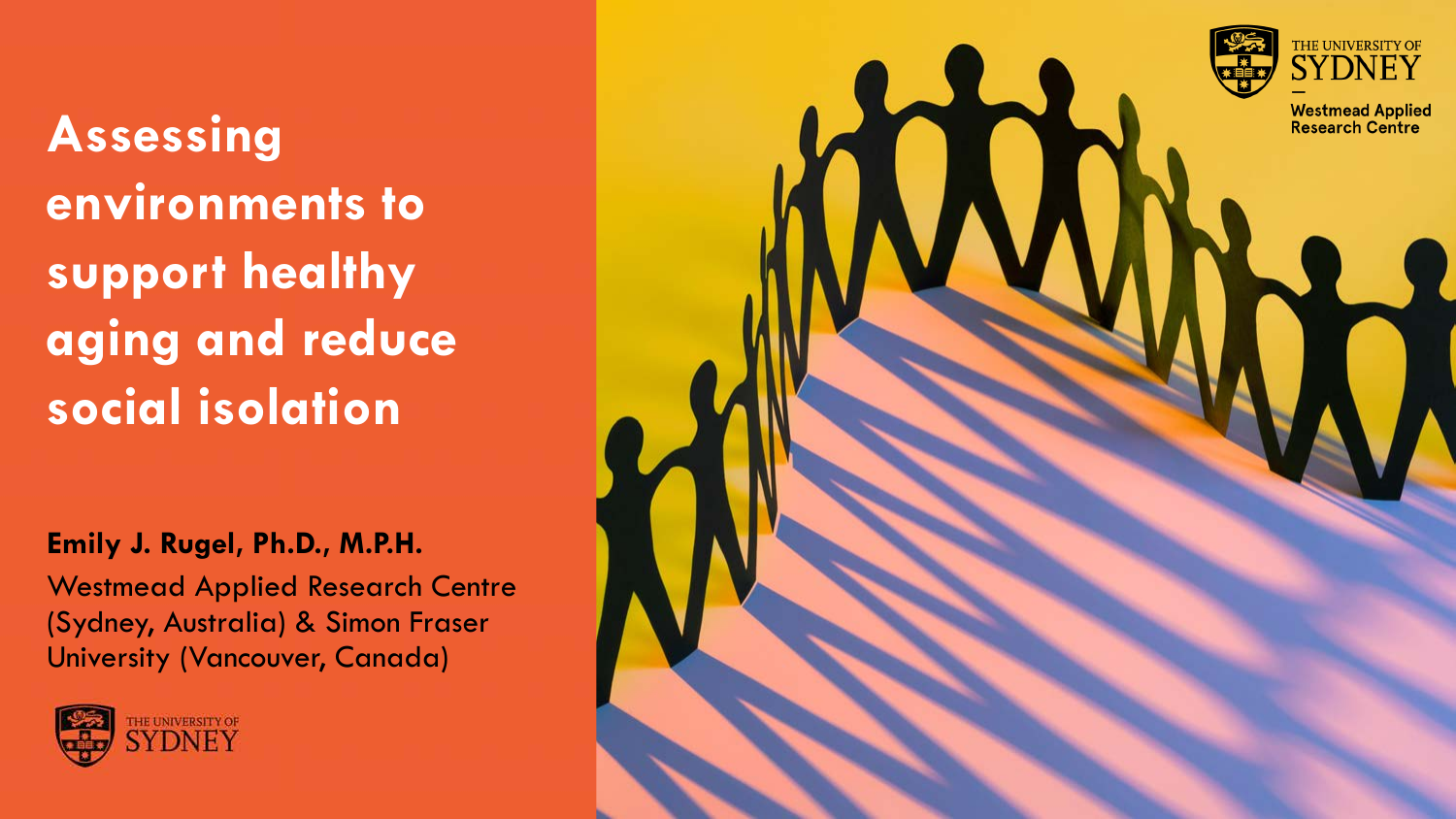# **Webinar Overview**

Defining environmental supports for "healthy aging" **o** WHO Age-friendly Cities & other audit tools Developing a new audit tool for broader application Describing global variation in access to supports **Oldentifying environmental influences on social ties O** Integrating age-friendly designs into healthy cities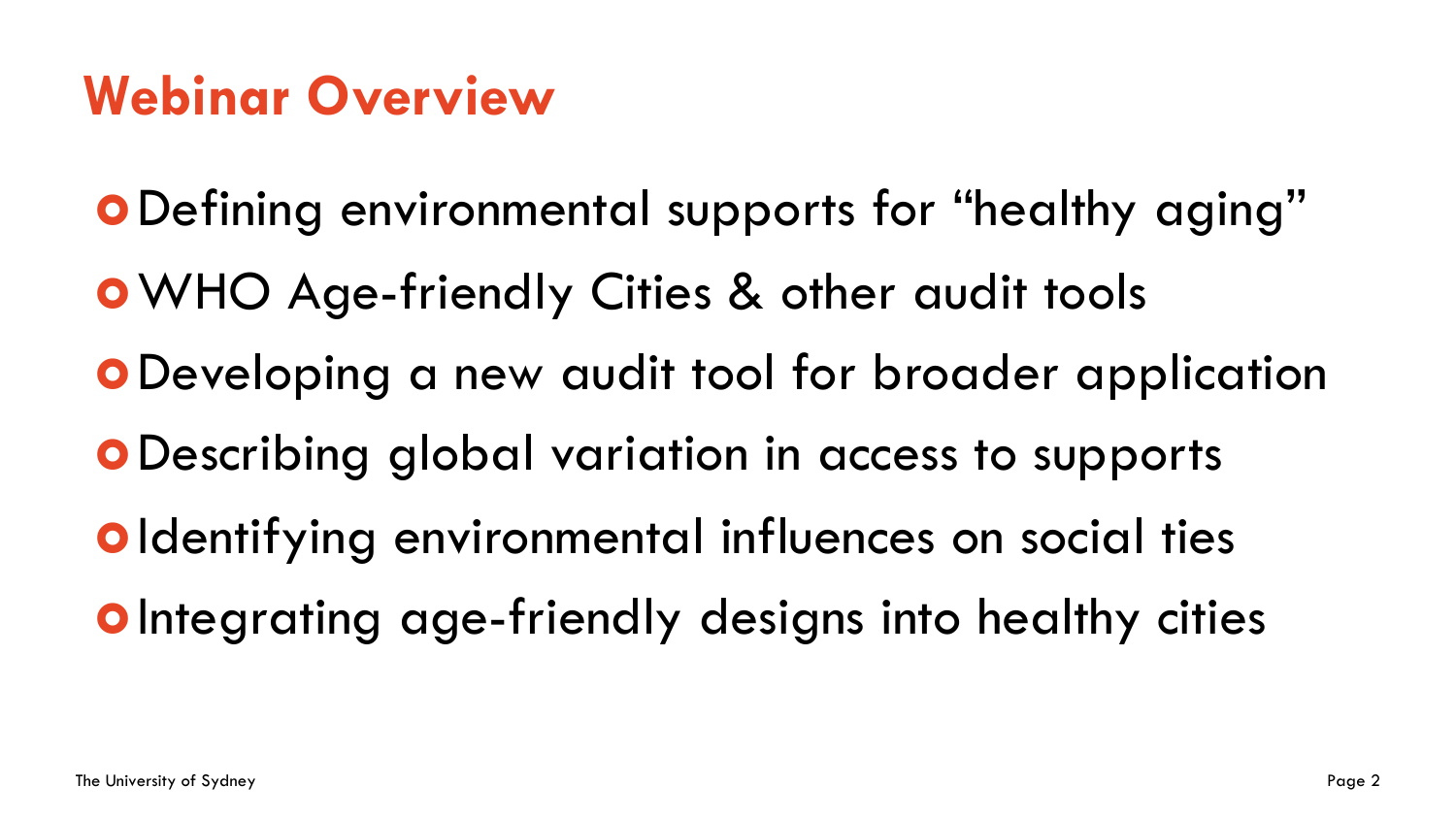# **An Aging, Urbanizing Global Population**



 By 2050, population of older adults (60+) will reach 2.1 billion

- Urban population will increase 60% to 6.7B
- Older-adult population growing 3X faster in low- & middle-income countries (LMIC) vs. high-income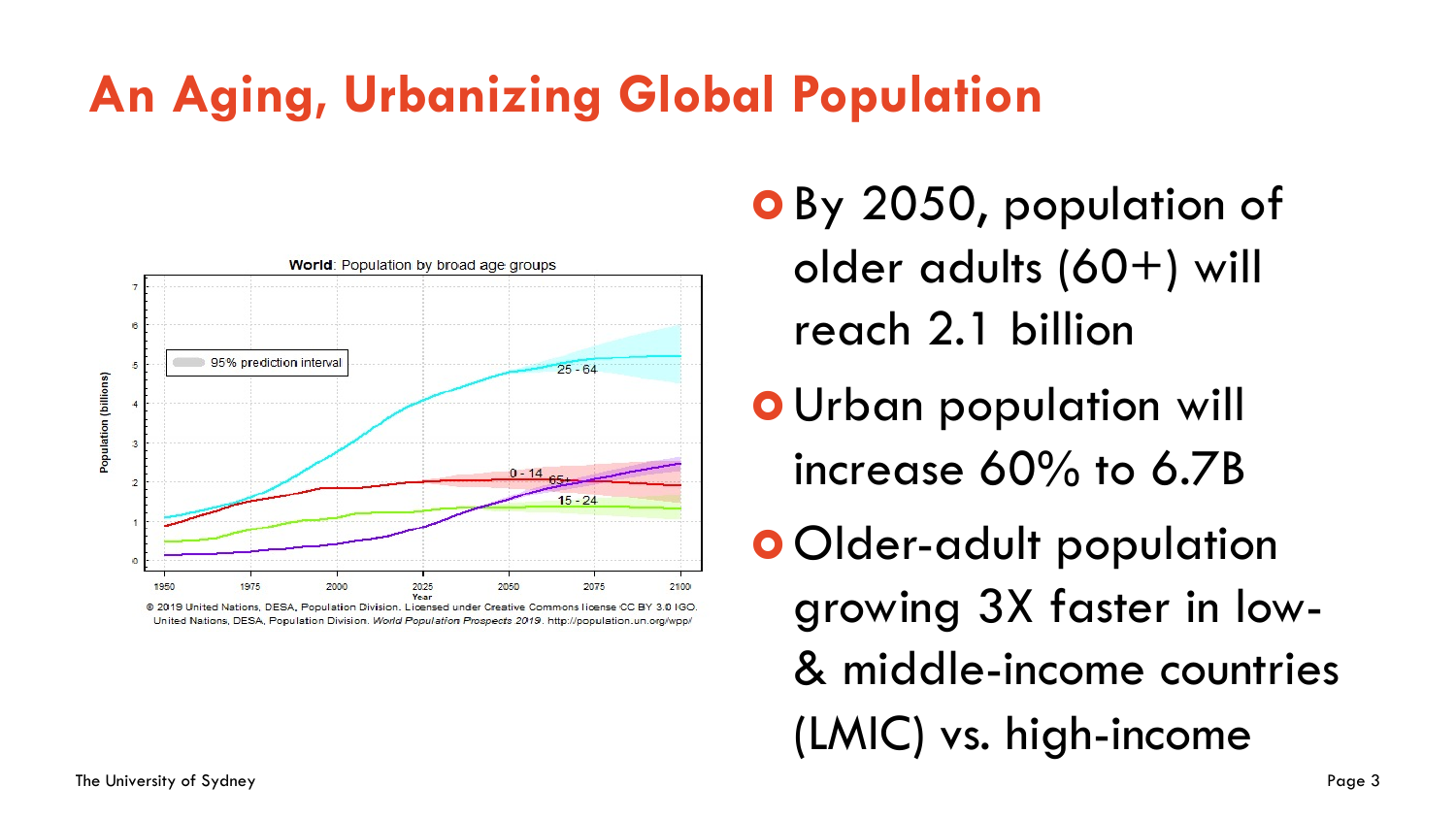## **Healthy Aging & Environmental Supports**

2021-2030 = WHO's "Decade of Healthy Ageing"

- Healthy aging focuses on older adults' (OAs) maintaining "optimal functioning" across lifespan
- Core activities include cognition, mobility, & social participation
- Built, natural, social, & economic environments critical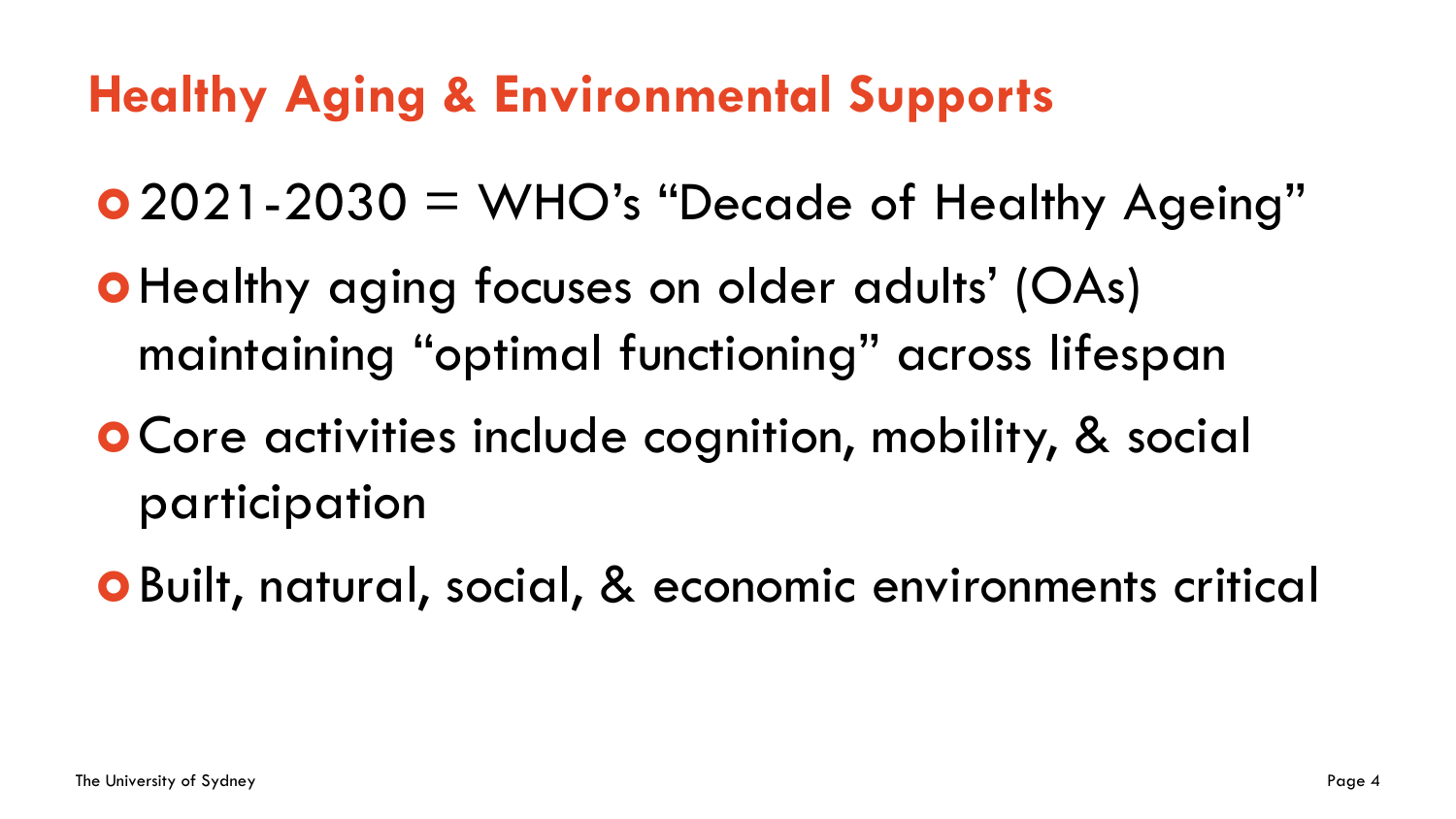### **WHO's Age-Friendly Cities (AFC) Framework**

- **O** Framework developed in 2007 via focus groups w/OA
- Process expanded in 2012- 2015 to translate policy guidance into specific designs
- **O** Three guiding principles:
	- **O** Equity
	- **O** Accessibility
	- **O** Inclusiveness

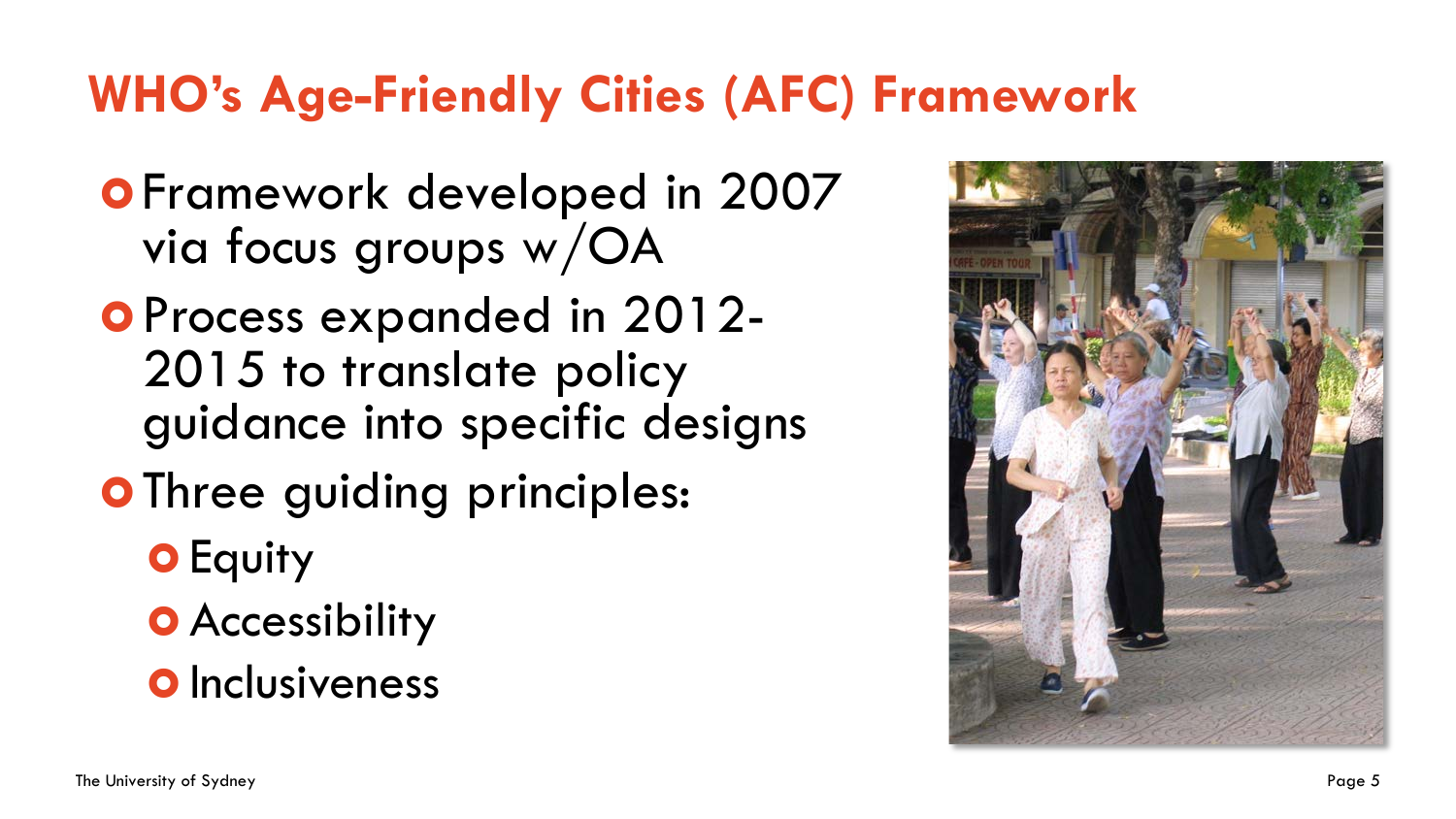# **WHO's AFC Core Indicators\***

| <b>Domain</b>                        | <b>Objective Indicator</b>         | <b>Subjective Indicator</b>                                           |  |
|--------------------------------------|------------------------------------|-----------------------------------------------------------------------|--|
| Walkability                          | Acceptable walking paths           | Suitability for walking                                               |  |
| <b>Public spaces &amp; buildings</b> | Accessibility by wheelchairs       | Accessibility for $OA w/mobility$ ,<br>vision, or hearing limitations |  |
| <b>Transportation</b>                | Public-transit stops <500m         | Accessible public-transit stops                                       |  |
| <b>Housing</b>                       | Housing costs $\leq$ 30% of income | Affordable housing                                                    |  |
| Inclusive social environment         | OA participation in events         | Weekly participation in events                                        |  |
| <b>Information</b>                   | Info on local services available   | Knowing whom to call for info                                         |  |
| Social & health services             | Formal personal-care services      | Personal-care needs met                                               |  |

\*World Health Organization. Measuring the age-friendliness of cities: A guide to using core indicators. Geneva; 2015.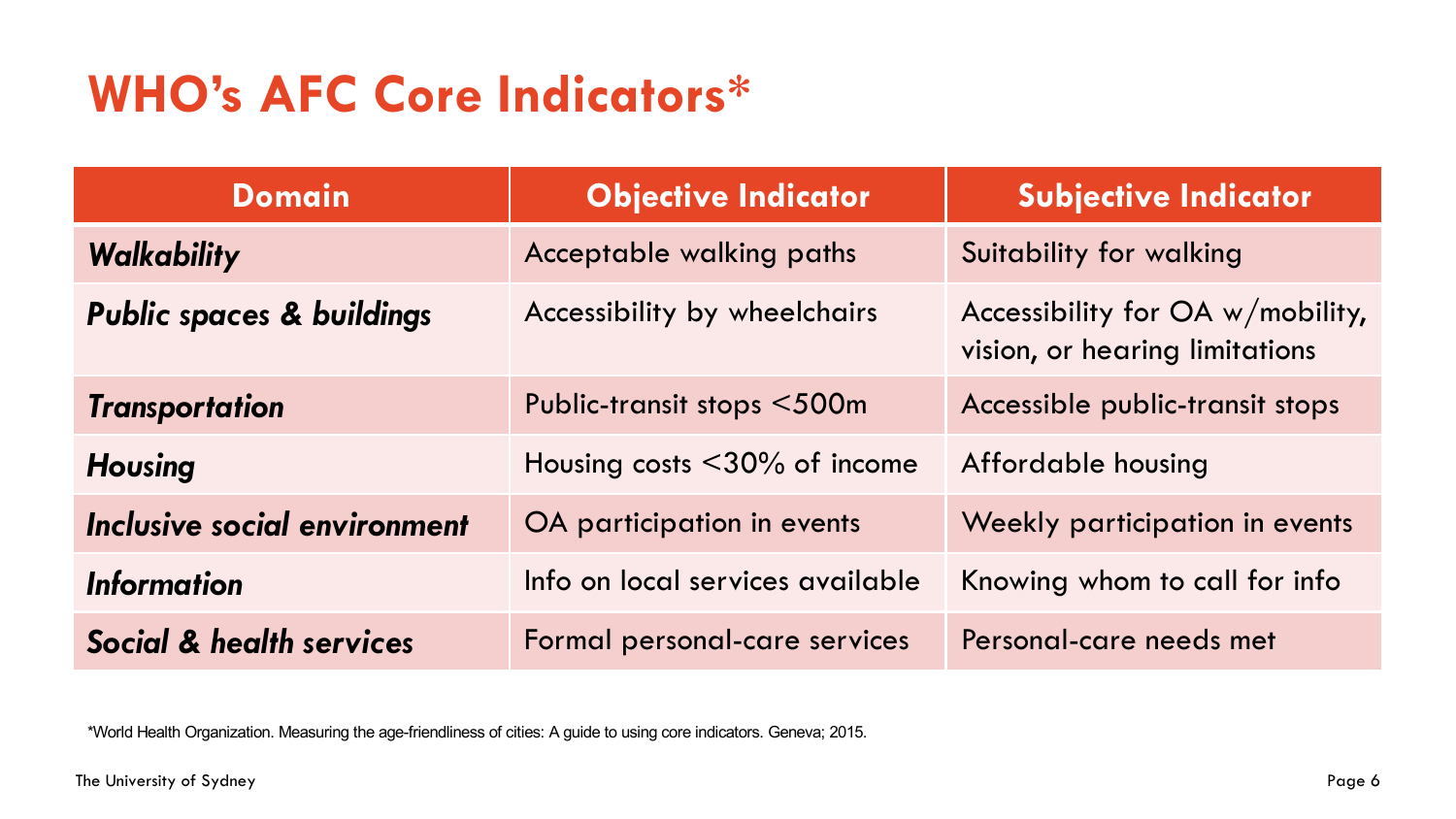### **Alternate Healthy-Aging Environmental Audit Tools**

AFC called "urban oriented & industrial centric"

- **O** Scoping review identified seven tools applied to rural areas or in LMIC
- Best practices include pilot-testing, triangulation, & focus on local context
- Coalition-building & sustainability vital to translate audits into improvements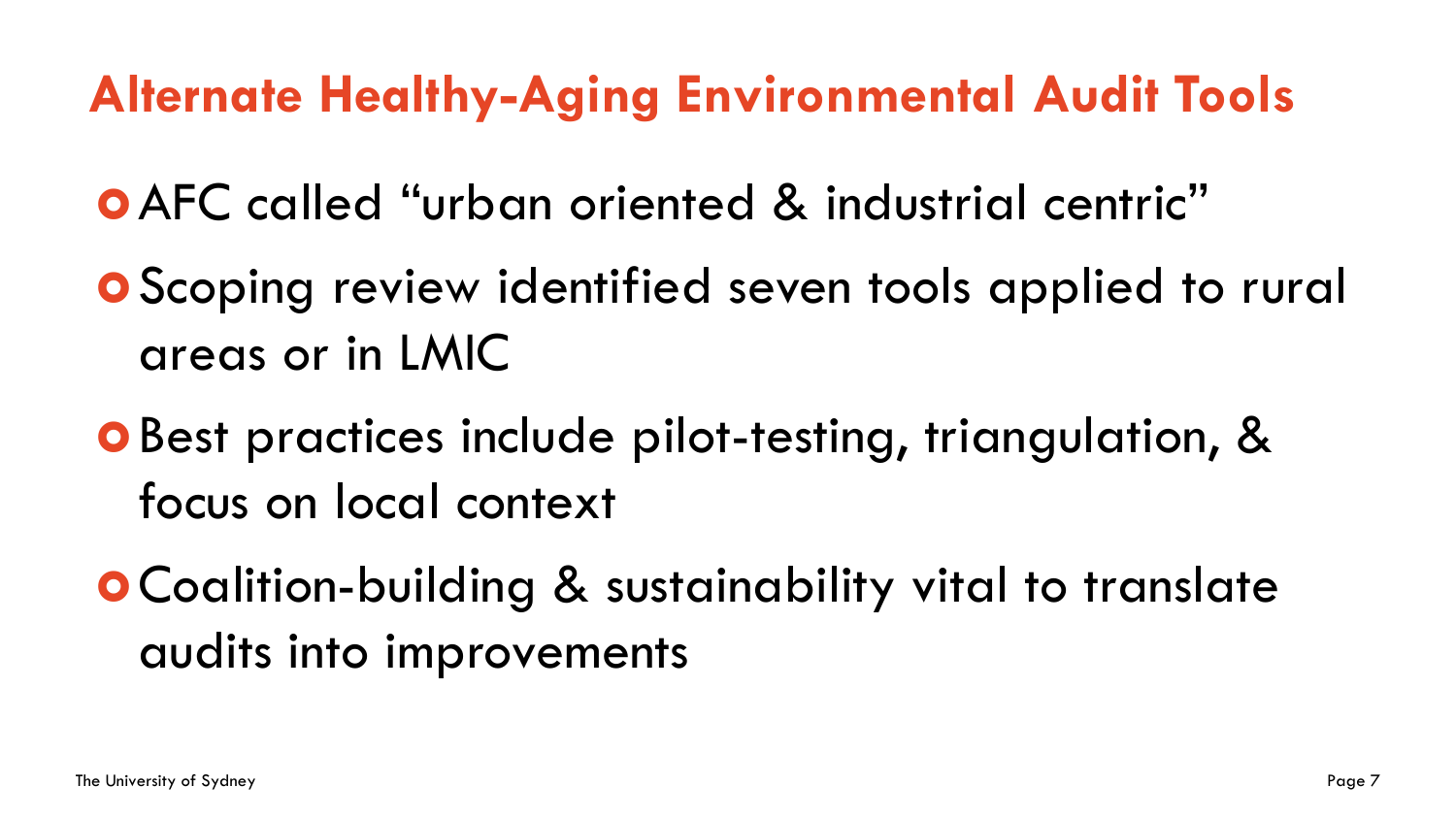#### **PURE Study\*: Indicator Development & Description**

- **O Aim 1** = Develop a robust, novel set of healthy-ageing indicators aligned with the WHO framework via PURE
- *Aim 2* = Describe systematic variation in availability of indicators across a broad & diverse sample of communities, overall & by country-level income & community-level urbanicity

<sup>\*</sup>Rugel EJ, Chow CK, Corsi DJ, Hystad P, Rangarajan S, Yusuf S, Lear SA. Developing indicators of age-friendly neighbourhood environments for urban and rural communities across 20 low-, middle-, and high-income countries. BMC public health. 2022 Dec;22(1):1-6.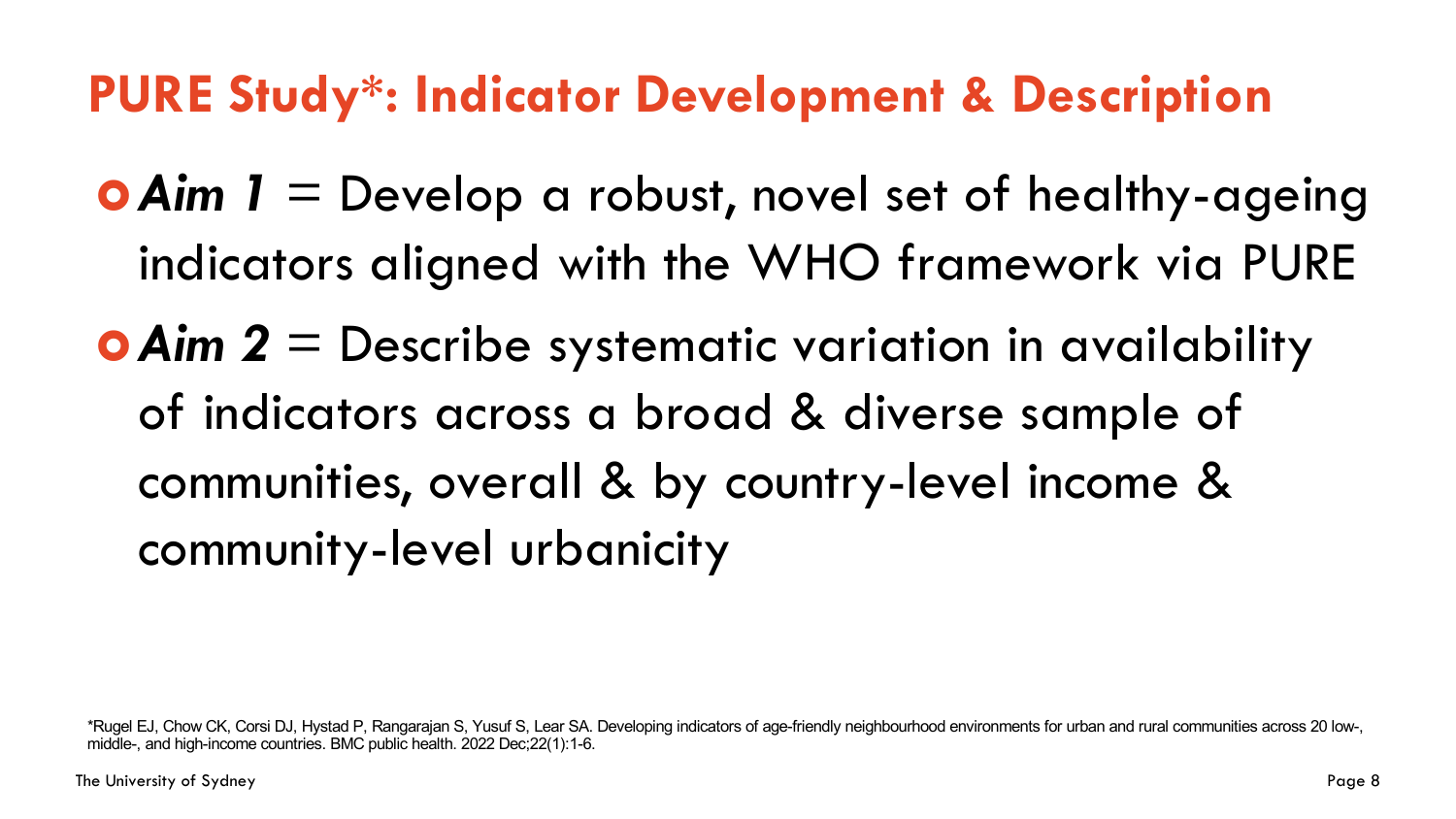#### **PURE Study: Data Sources & Availability**

*EPOCH 1* = Systematic social observation on 1km walk in community center by local research team members

*EPOCH 2* = Ecometric aggregation of survey data from convenience sample of PURE study participants

| Stage $1 -$<br>EPOCH 1 & 2 | 652 EPOCH 1 communities | 605 EPOCH 2 communities |  |  |
|----------------------------|-------------------------|-------------------------|--|--|
| Stage 2 - Joint EPOCH      | 63 communities with no  | 589 communities         |  |  |
| <b>Tools Restriction</b>   | EPOCH 1 & EPOCH 2 data  | (90.33%)                |  |  |
| Stage 3 - Indicator        | 93 communities lacking  | 496 communities         |  |  |
| <b>Data Restriction</b>    | some indicator data     | (76.07%)                |  |  |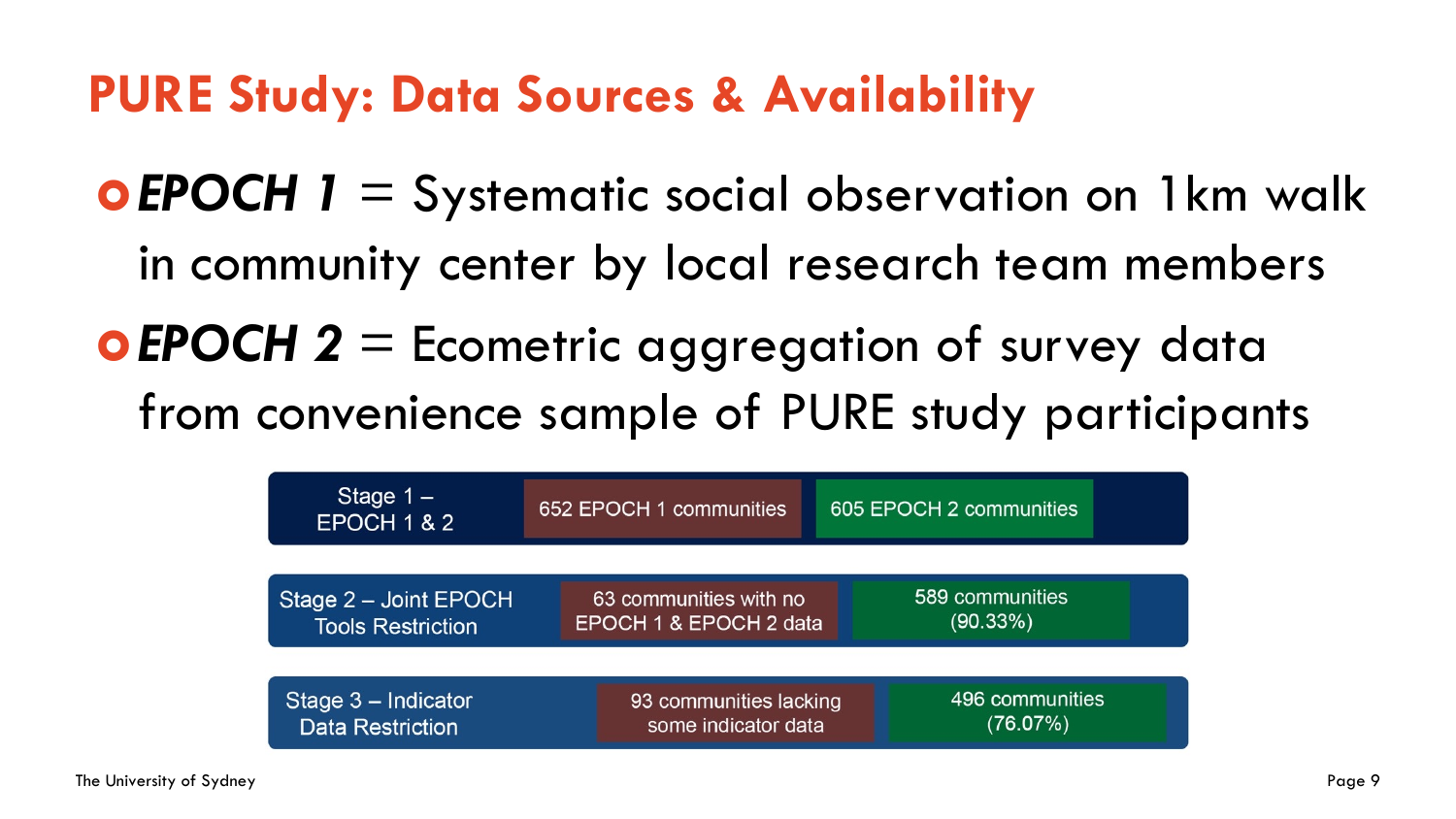#### **PURE Study: Multitrait, Multimethod (MTMM) Approach**

|                                                        | <b>Domain</b> |         |         |         |  |  |  |
|--------------------------------------------------------|---------------|---------|---------|---------|--|--|--|
|                                                        |               |         |         |         |  |  |  |
| <b>Indicator</b>                                       | A             | B       | C       | D       |  |  |  |
| <b>Domain A: Outdoor Spaces and Buildings</b>          |               |         |         |         |  |  |  |
| <b>Sidewalk completeness</b>                           | 0.31          | 0.23    | 0.38    | 0.23    |  |  |  |
| Presence of street trees & flowerbeds                  | 0.28          | 0.11    | $-0.04$ | 0.11    |  |  |  |
| Access to parks & recreational areas                   | 0.10          | 0.18    | 0.17    | 0.14    |  |  |  |
| No. of physical-activity & recreational facilities     | 0.11          | $-0.02$ | 0.04    | $-0.04$ |  |  |  |
| <b>Road completeness</b>                               | 0.13          | 0.06    | 0.29    | 0.25    |  |  |  |
| <b>Road quality</b>                                    | 0.13          | 0.20    | 0.35    | 0.25    |  |  |  |
| <b>Street lighting</b>                                 | 0.11          | 0.14    | 0.22    | 0.15    |  |  |  |
| <b>Traffic lights</b>                                  | 0.21          | 0.22    | 0.48    | 0.27    |  |  |  |
| <b>Domain B: Transportation</b>                        |               |         |         |         |  |  |  |
| <b>Bus connections</b>                                 | 0.18          | 0.23    | $-0.03$ | 0.12    |  |  |  |
| <b>Train connections</b>                               | 0.10          | 0.38    | 0.06    | 0.22    |  |  |  |
| <b>Access to train stations</b>                        | 0.00          | 0.42    | 0.25    | 0.39    |  |  |  |
| <b>Domain C: Communication and Information</b>         |               |         |         |         |  |  |  |
| <b>Home internet</b>                                   | 0.04          | 0.14    | 0.53    | 0.21    |  |  |  |
| <b>Free public internet</b>                            | $-0.12$       | 0.11    | 0.53    | 0.01    |  |  |  |
| <b>Domain D: Community Support and Health Services</b> |               |         |         |         |  |  |  |
| <b>Access to hospitals</b>                             | 0.08          | 0.29    | 0.01    | 0.42    |  |  |  |
| <b>Access to public medical clinics</b>                | 0.06          | 0.17    | 0.15    | 0.10    |  |  |  |
| <b>Access to private medical clinics</b>               | 0.11          | 0.27    | 0.19    | 0.34    |  |  |  |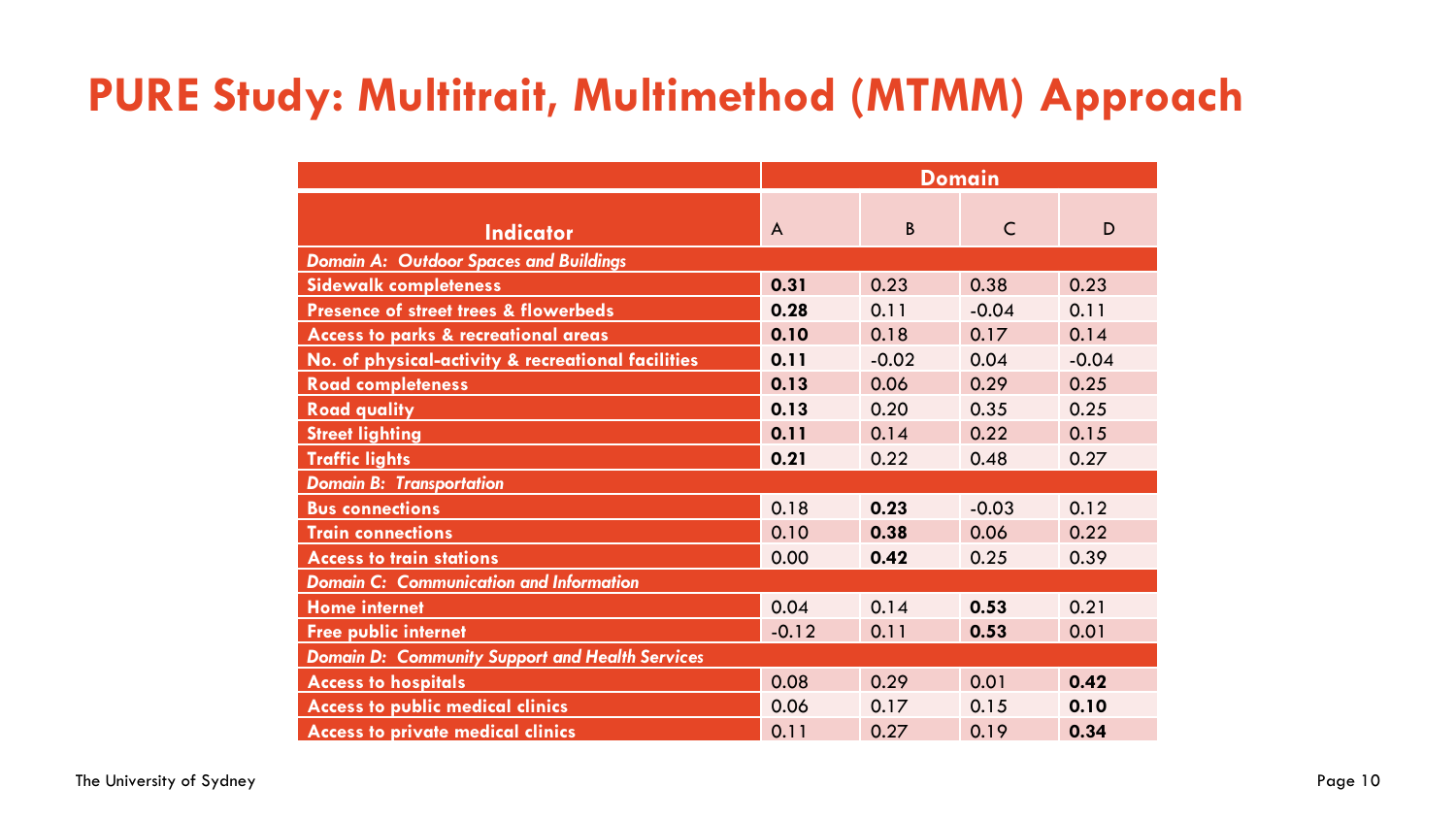#### **PURE Study: Variation by Country-Level Income**

 $\bullet$  HIC (n = 114) generally scored higher

**O** UMIC ( $n = 131$ ) had greatest amount of streetscape greenery (78 elements vs. 45 overall) & access to public parks & recreational areas (98% vs. 91%) **o** LMIC ( $n = 168$ ) had lowest rates of healthcare access:

- 64/69% had access to private/public medical clinics
- **o** LIC (n = 83) had lowest home internet (9% vs. 41%); best availability of bus services (95% vs. 82%)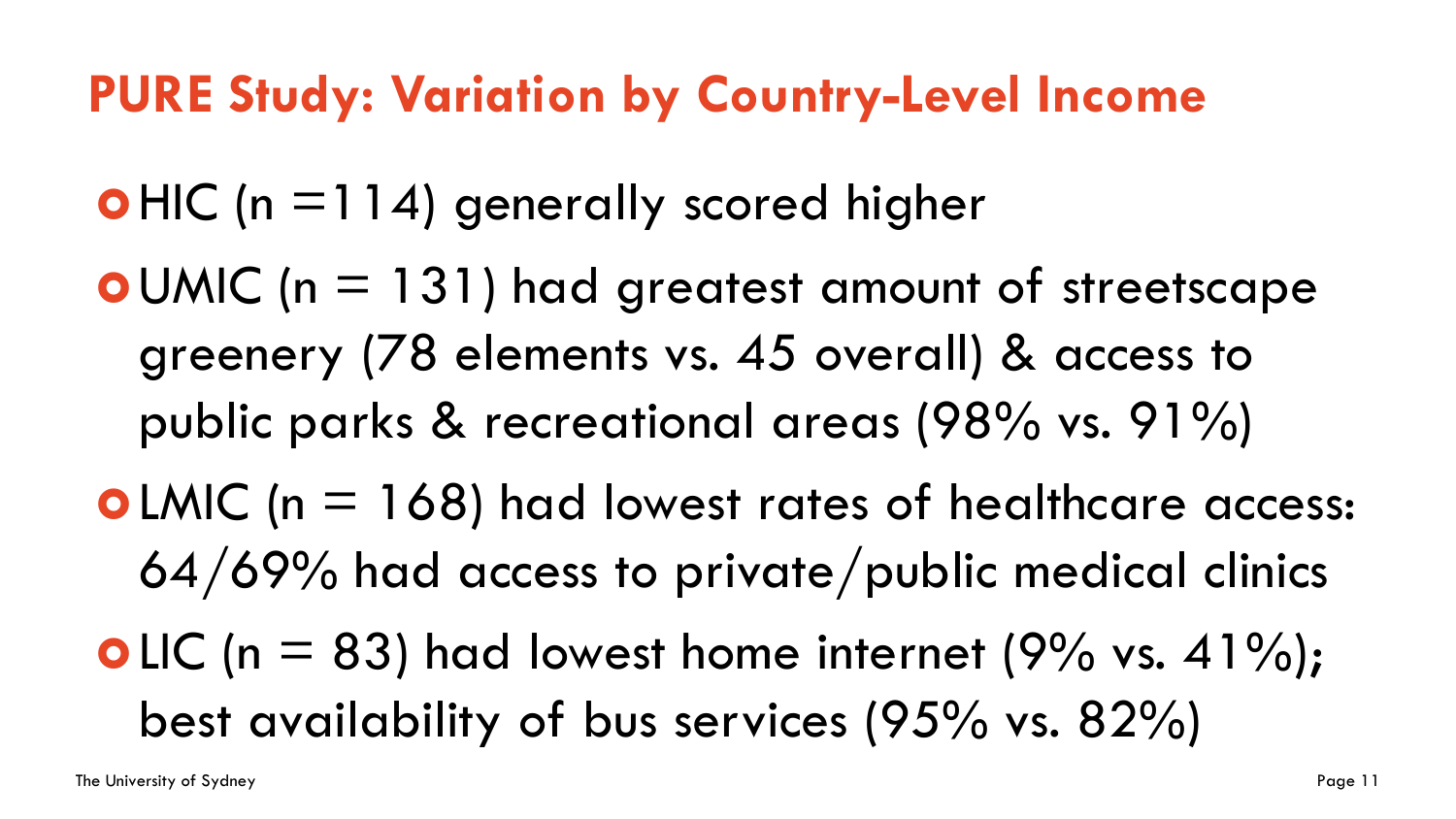# **PURE Study: Variation by Community-Level Urbanicity**



- Largest differences with:
	- **O** Traffic lights (18% in rural communities vs. 67% in urban)
	- Availability of trains  $(8\% \text{ vs. } 25\%)$
	- **o** Home internet  $(25\% \text{ vs. } 54\%)$
	- *But,* stronger sense of social cohesion (1.7 vs. 2.0)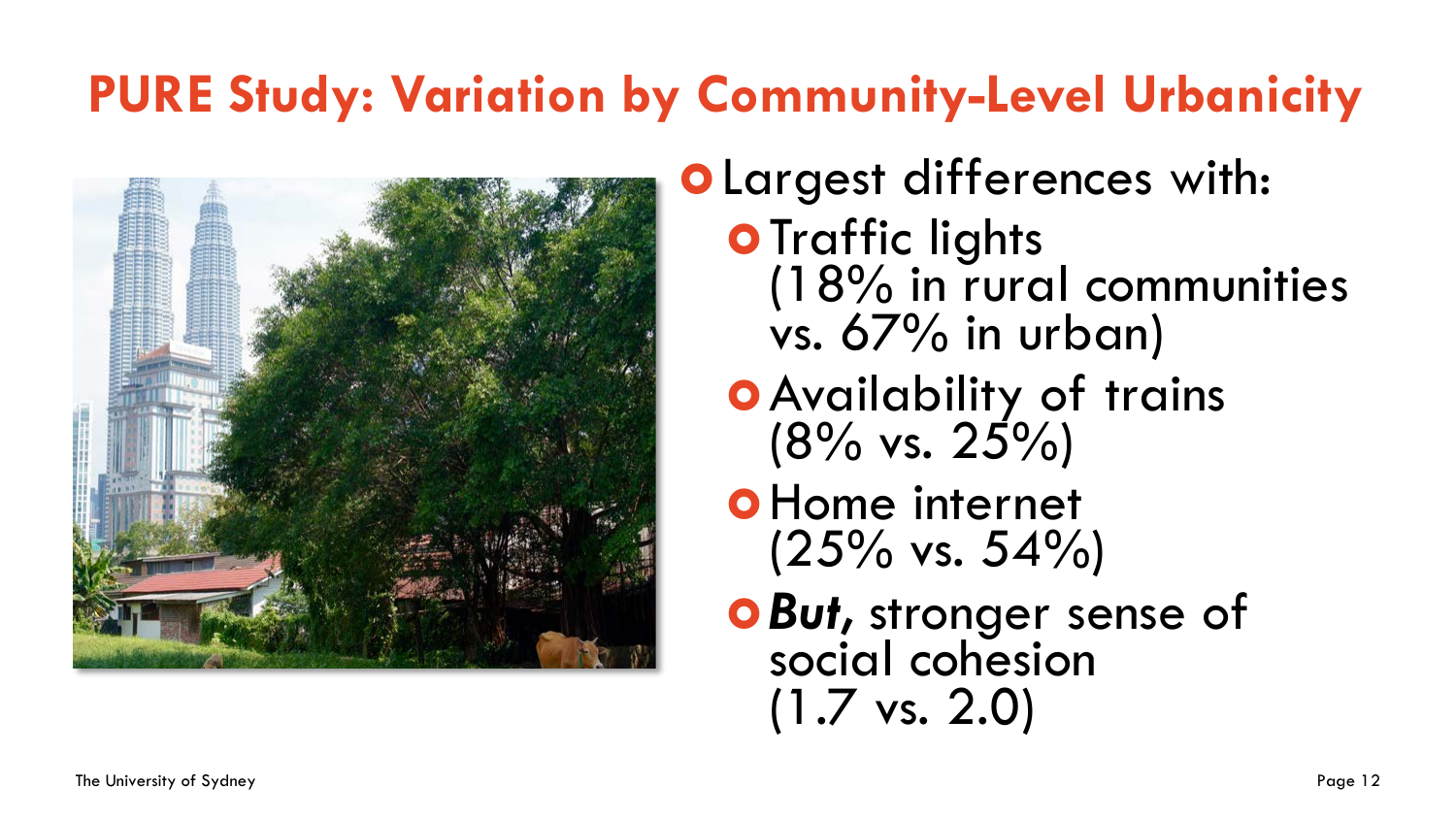# **Older Adults & Social Isolation in the COVID-19 Era**

- **O**"Epidemic of loneliness" predates COVID-19
- **O** Strong social ties can improve health behaviors & overall well-being
- Social isolation can create a vicious cycle

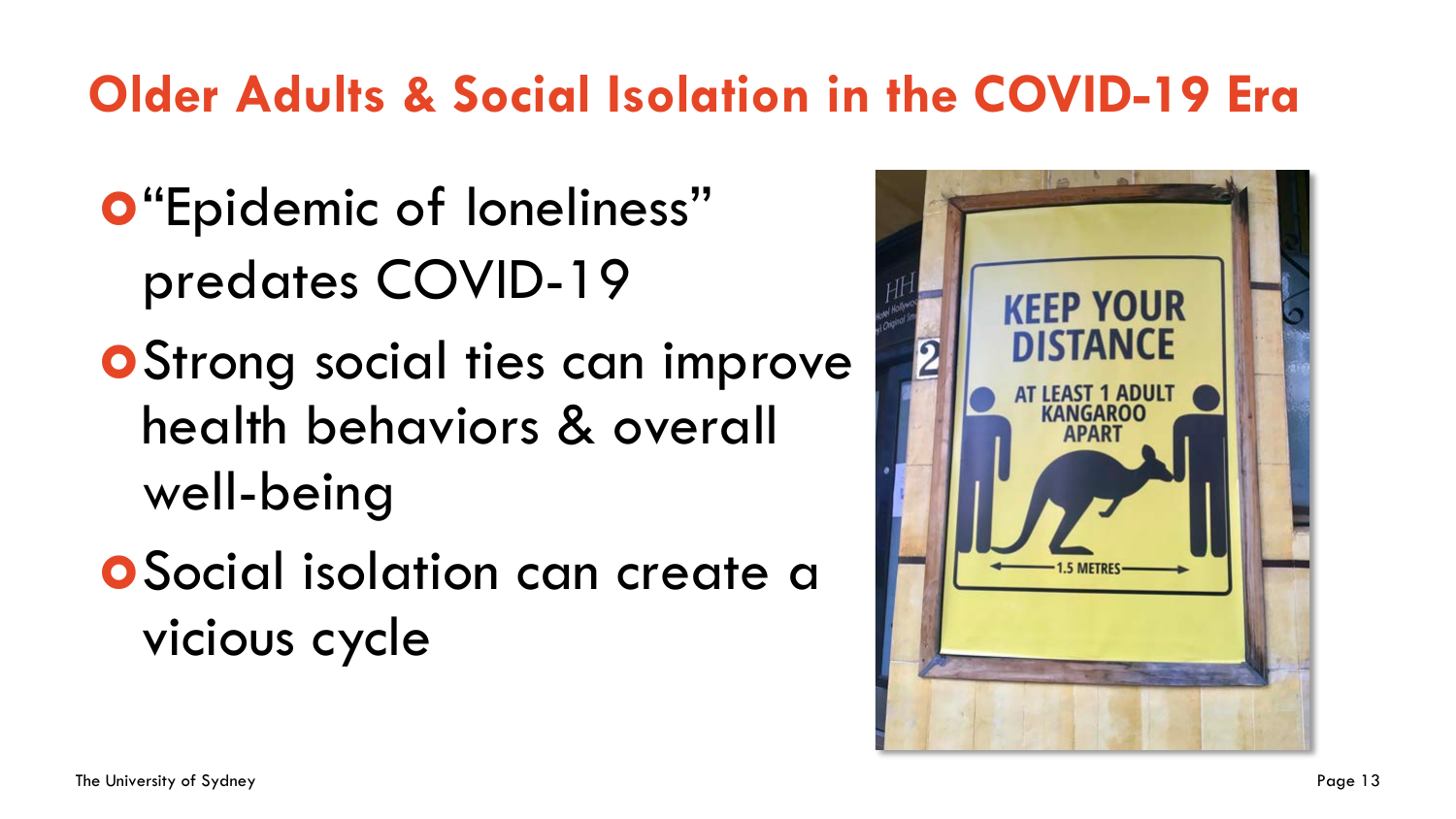# **Environmental Influences on Social Participation**

- Social engagement can offset shrinking networks
- **O** "Third places" open to all especially important
- **O** Intergenerational opportunities highly valued
- History, culture, gender, & place influence preferences & needs
- **O** Elements of poor built design may impede access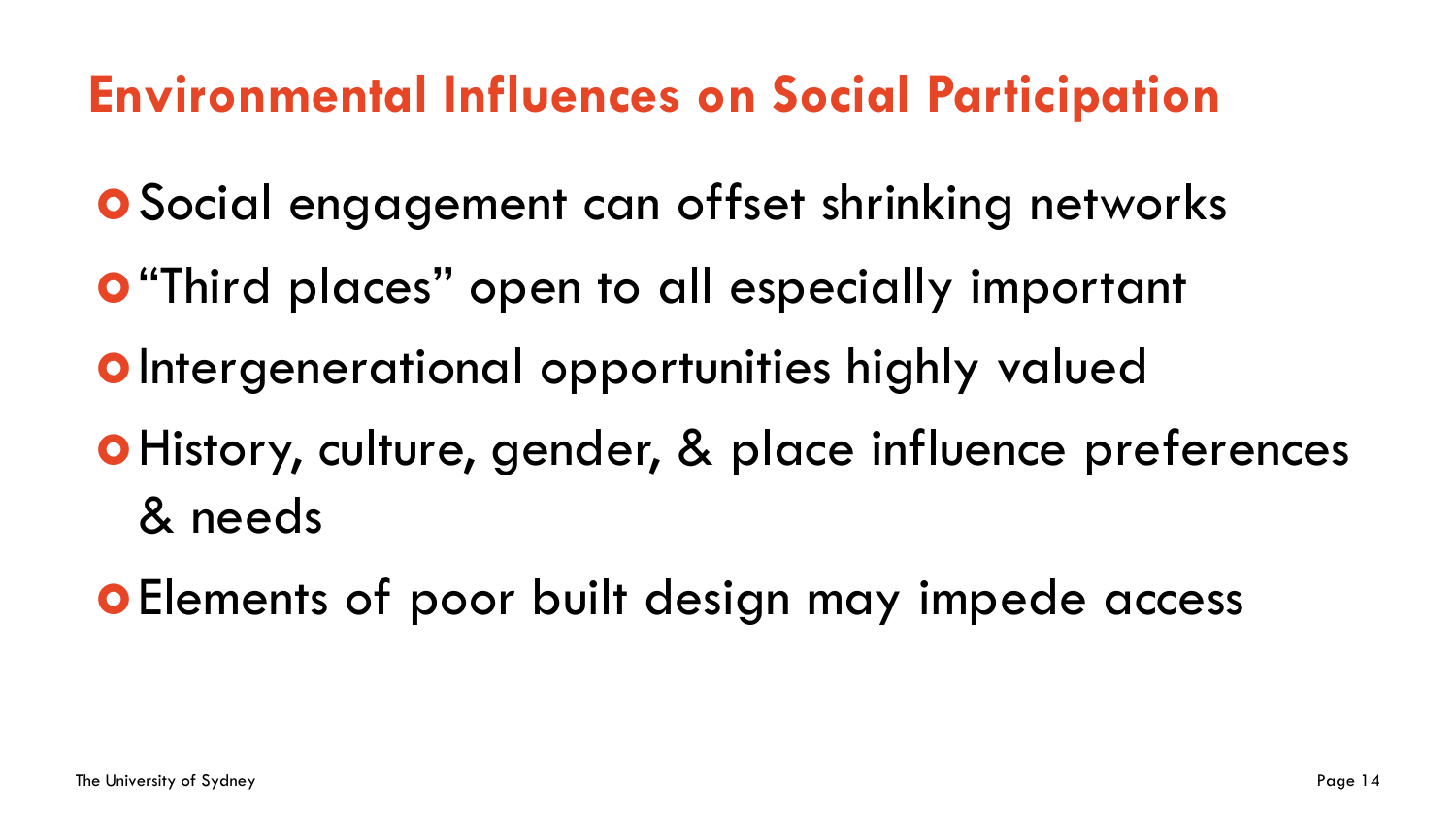

https://twitter.com/Anne\_Hidalgo/status/1219580657984245760/photo/1

The University of Sydney Page 15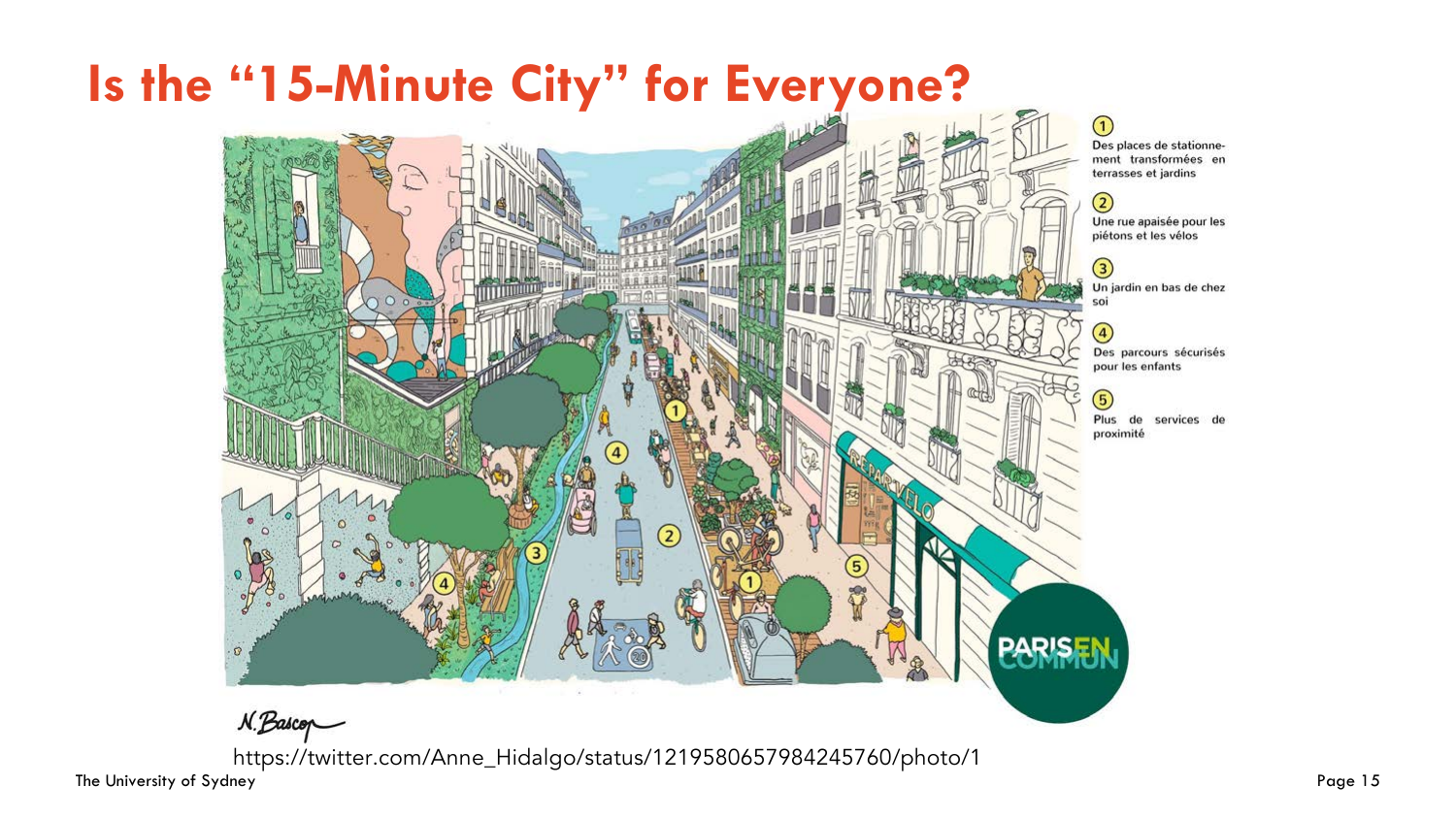#### **Conclusions**

- Supports for healthy aging are generally less available in rural communities & LMIC
- o Healthy-aging indicators may need to be adapted to specific resource levels & contextual settings
- Social isolation may look different in rural vs. urban areas & for different populations
- Communities can support healthy aging in ways that advance equity & improve overall public health